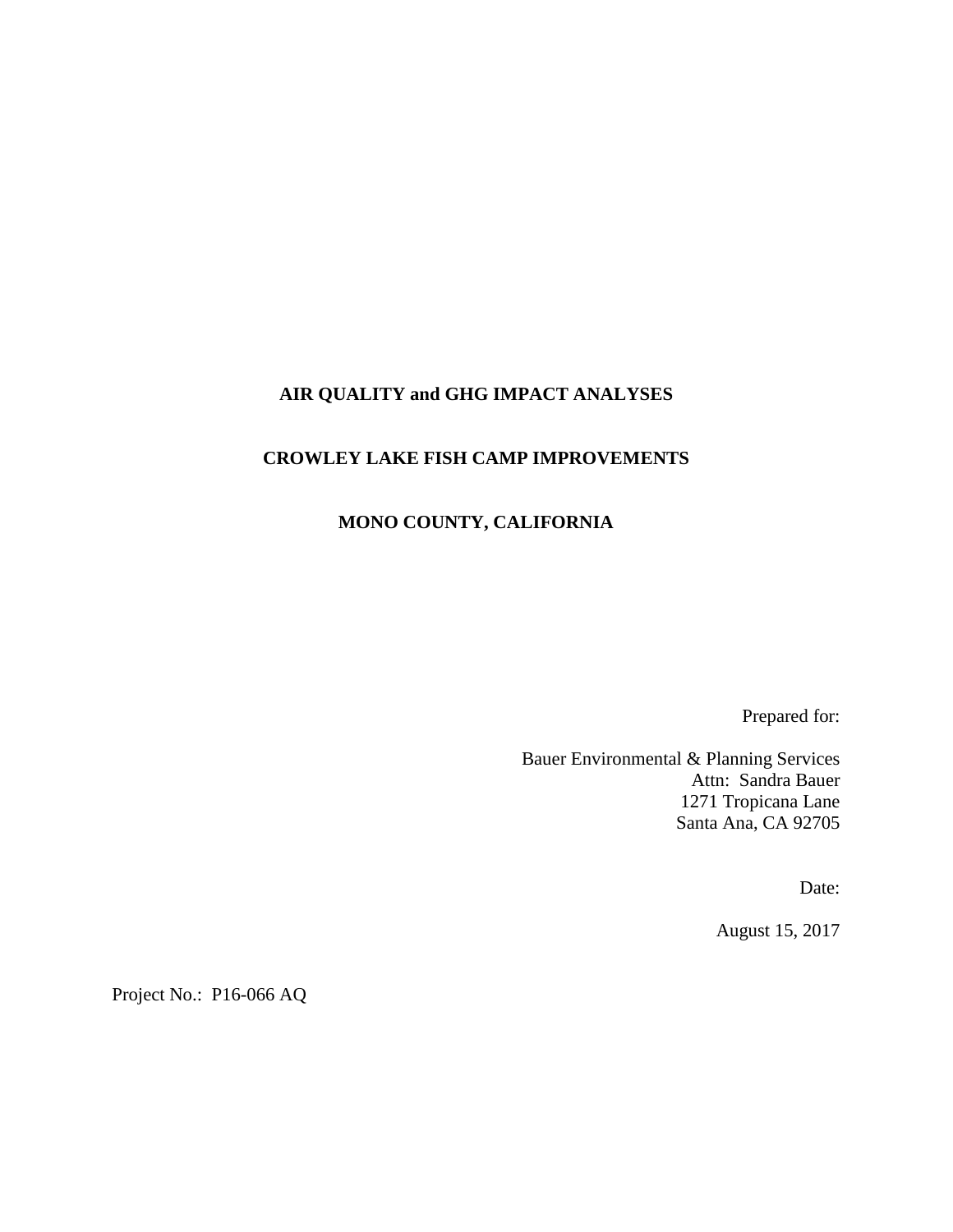## **AIR QUALITY IMPACT**

## **STANDARDS OF SIGNIFICANCE**

Air quality impacts are considered "significant" if they cause clean air standards to be violated where they are currently met, or if they "substantially" contribute to an existing violation of standards. Any substantial emissions of air contaminants for which there is no safe exposure, or nuisance emissions such as dust or odors, would also be considered a significant impact.

Appendix G of the California CEQA Guidelines offers the following five tests of air quality impact significance. A project would have a potentially significant impact if it:

- a. Conflicts with or obstructs implementation of the applicable air quality plan.
- b. Violates any air quality standard or contributes substantially to an existing or projected air quality violation.
- c. Results in a cumulatively considerable net increase of any criteria pollutants for which the project region is non-attainment under an applicable federal or state ambient air quality standard (including releasing emissions which exceed quantitative thresholds for ozone precursors).
- d. Exposes sensitive receptors to substantial pollutant concentrations.
- e. Creates objectionable odors affecting a substantial number of people.

### **Primary Pollutants**

Air quality impacts generally occur on two scales of motion. Near an individual source of emissions or a collection of sources such as a crowded intersection or parking lot, levels of those pollutants that are emitted in their already unhealthful form will be highest. Carbon monoxide (CO) is an example of such a pollutant. Primary pollutant impacts can generally be evaluated directly in comparison to appropriate clean air standards. Violations of these standards where they are currently met, or a measurable worsening of an existing or future violation, would be considered a significant impact. Many particulates, especially fugitive dust emissions, are also primary pollutants. Because of the non-attainment status of the South Coast Air Basin (SCAB) for PM-10, an aggressive dust control program is required to control fugitive dust during project construction.

### **Secondary Pollutants**

Many pollutants, however, require time to transform from a more benign form to a more unhealthful contaminant. Their impact occurs regionally far from the source. Their incremental regional impact is minute on an individual basis and cannot be quantified except through complex photochemical computer models. Analysis of significance of such emissions is based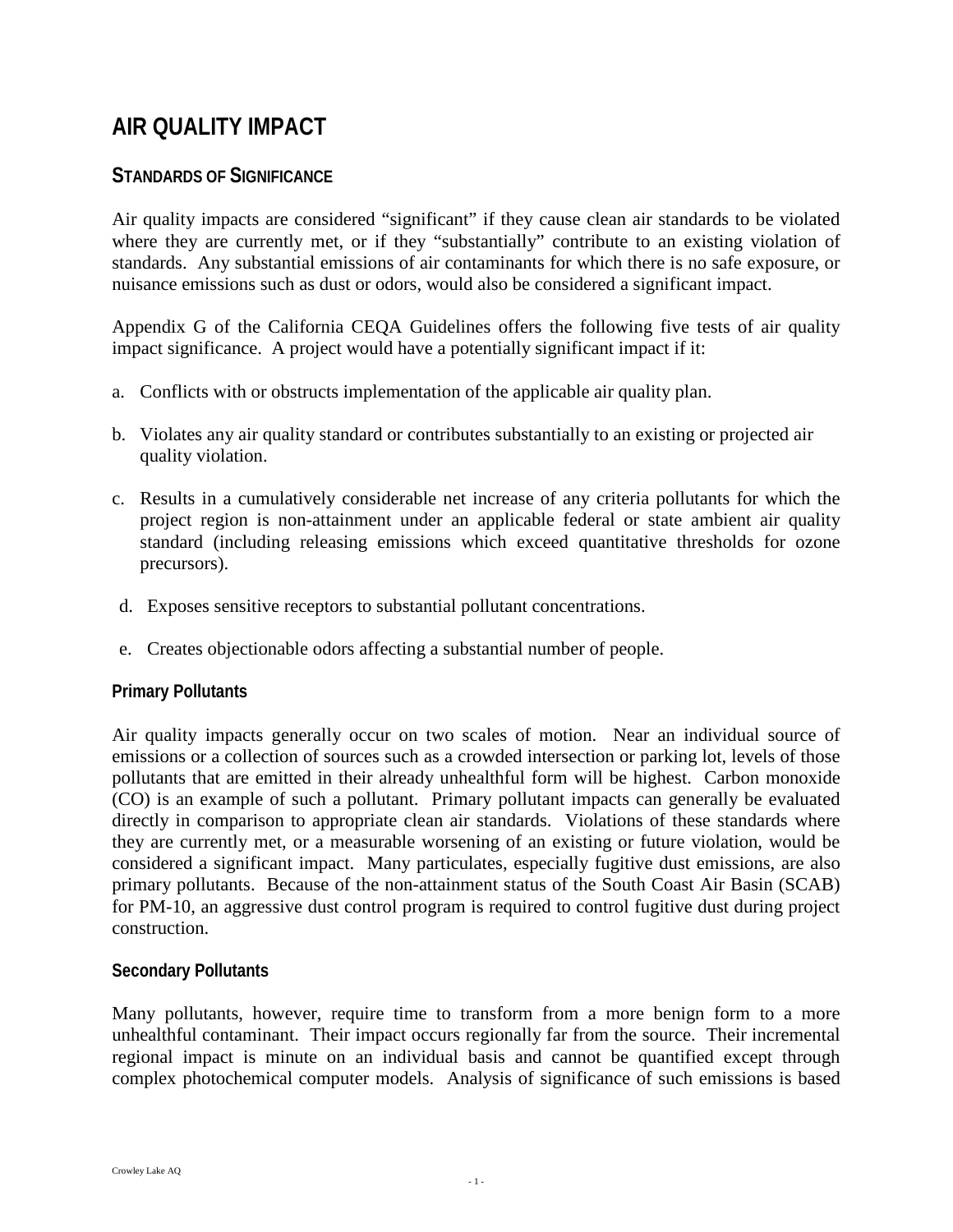upon a specified amount of emissions (pounds, tons, etc.) even though there is no way to translate those emissions directly into a corresponding ambient air quality impact.

The project is located within the Great Basin Unified Air Pollution Control District (GBUAPCD). However, the GBUAPCD has not developed numerical thresholds that define a "substantial" increase in air pollution emissions. However, CEQA procedure will allow reliance on standards or thresholds promulgated by other agencies. For purpose of this project, the CEQA significance thresholds used by the South Coast Air Quality Management District (SCAQMD) have been adopted as representative significance thresholds for this project. Projects with daily emissions that exceed any of the following emission thresholds are considered significant:

| Adopted Emissions Significance Thi esholds (los/day |                     |                   |  |  |  |
|-----------------------------------------------------|---------------------|-------------------|--|--|--|
| <b>Pollutant</b>                                    | <b>Construction</b> | <b>Operations</b> |  |  |  |
| <b>ROG</b>                                          | 75                  | 55                |  |  |  |
| NOx                                                 | 100                 | 55                |  |  |  |
| CO                                                  | 550                 | 550               |  |  |  |
| $PM-10$                                             | 150                 | 150               |  |  |  |
| PM-2.5                                              | 55                  | 55                |  |  |  |
| SOx                                                 | 150                 | 150               |  |  |  |
| Lead                                                | 3                   |                   |  |  |  |

**Table 1 Adopted Emissions Significance Thresholds (lbs/day)**

## **CONSTRUCTION ACTIVITY IMPACTS**

CalEEMod was developed by the SCAQMD to provide a computer model by which to calculate both construction emissions and operational emissions from a variety of land use projects. It calculates both the daily maximum and annual average emissions for criteria pollutants as well as total or annual greenhouse gas (GHG) emissions. It has been adopted for use by most air pollution control districts in California.

Although exhaust emissions will result from on and off-site construction equipment, the exact types and numbers of equipment will vary among contractors such that such emissions cannot be quantified with certainty. However, estimated construction emissions were modeled using CalEEMod2016.3.1 to identify maximum daily emissions for each pollutant during project construction using equipment fleets for typical project activities.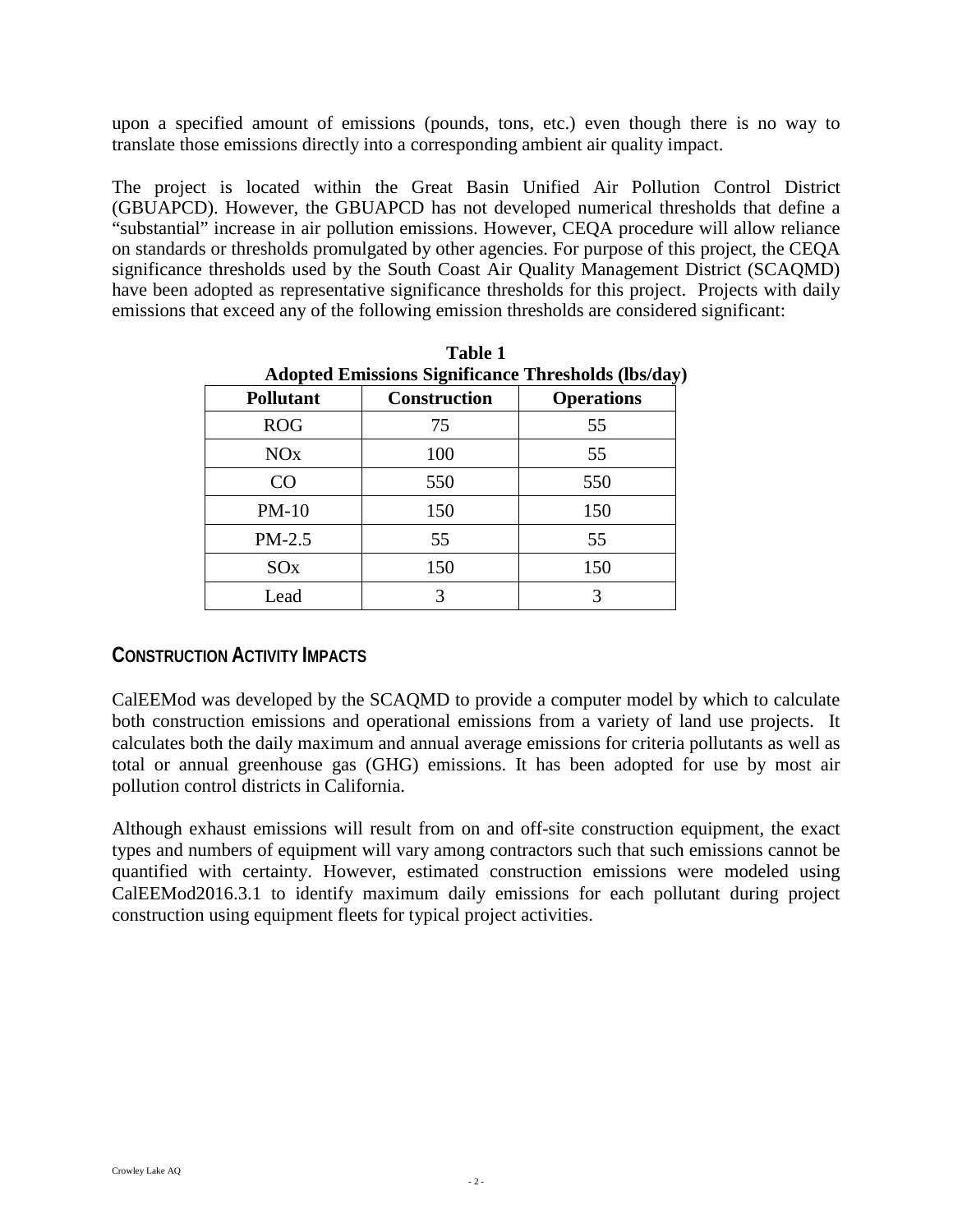The project involves six proposed construction related activities as shown in Table 2. Each activity was modeled in CalEEMod with the following time frame and equipment fleets for each indicated project component:

| <b>New Water Tank</b>           |                  |  |
|---------------------------------|------------------|--|
| <b>Excavate 1 week</b>          | 1 Bobcat         |  |
|                                 | 1 Loader/Backhoe |  |
|                                 | 1 Mixer          |  |
| <b>Pour Concrete Pad 1 week</b> | 1 Pump           |  |
|                                 | 1 Roller         |  |
|                                 | 1 Crane          |  |
| <b>Install Tank 2 days</b>      | 1 Forklift       |  |
|                                 | Welder           |  |

| Table 2                                               |
|-------------------------------------------------------|
| <b>CalEEMod Construction Activity Equipment Fleet</b> |
| New Water Tank                                        |

#### **CalEEMod Construction Activity Equipment Fleet New Propane Tank**

| $11011$ Lephane Fann            |                  |  |  |
|---------------------------------|------------------|--|--|
| <b>Excavate 1 week</b>          | 1 Bobcat         |  |  |
|                                 | 1 Loader/Backhoe |  |  |
|                                 | 1 Mixer          |  |  |
| <b>Pour Concrete Pad 1 week</b> | 1 Pump           |  |  |
|                                 | 1 Roller         |  |  |
|                                 | 1 Crane          |  |  |
| <b>Install Tank 2 days</b>      | 1 Forklift       |  |  |
|                                 | Welder           |  |  |

#### **CalEEMod Construction Activity Equipment Fleet RV Campsites**

| <b>Grade and Trench 2 weeks</b>       | 1 Bobcat         |
|---------------------------------------|------------------|
|                                       | 1 Trencher       |
|                                       | 1 Loader/Backhoe |
|                                       | 1 Mixer          |
| <b>Concrete Pads and Pave 2 weeks</b> | 1 Roller         |
|                                       |                  |

#### **CalEEMod Construction Activity Equipment Fleet Water Service to Dry Camp**

|                                 | <b>B</b> obcat     |
|---------------------------------|--------------------|
| <b>Trench Utilities 2 weeks</b> | $\gamma$ Trenchers |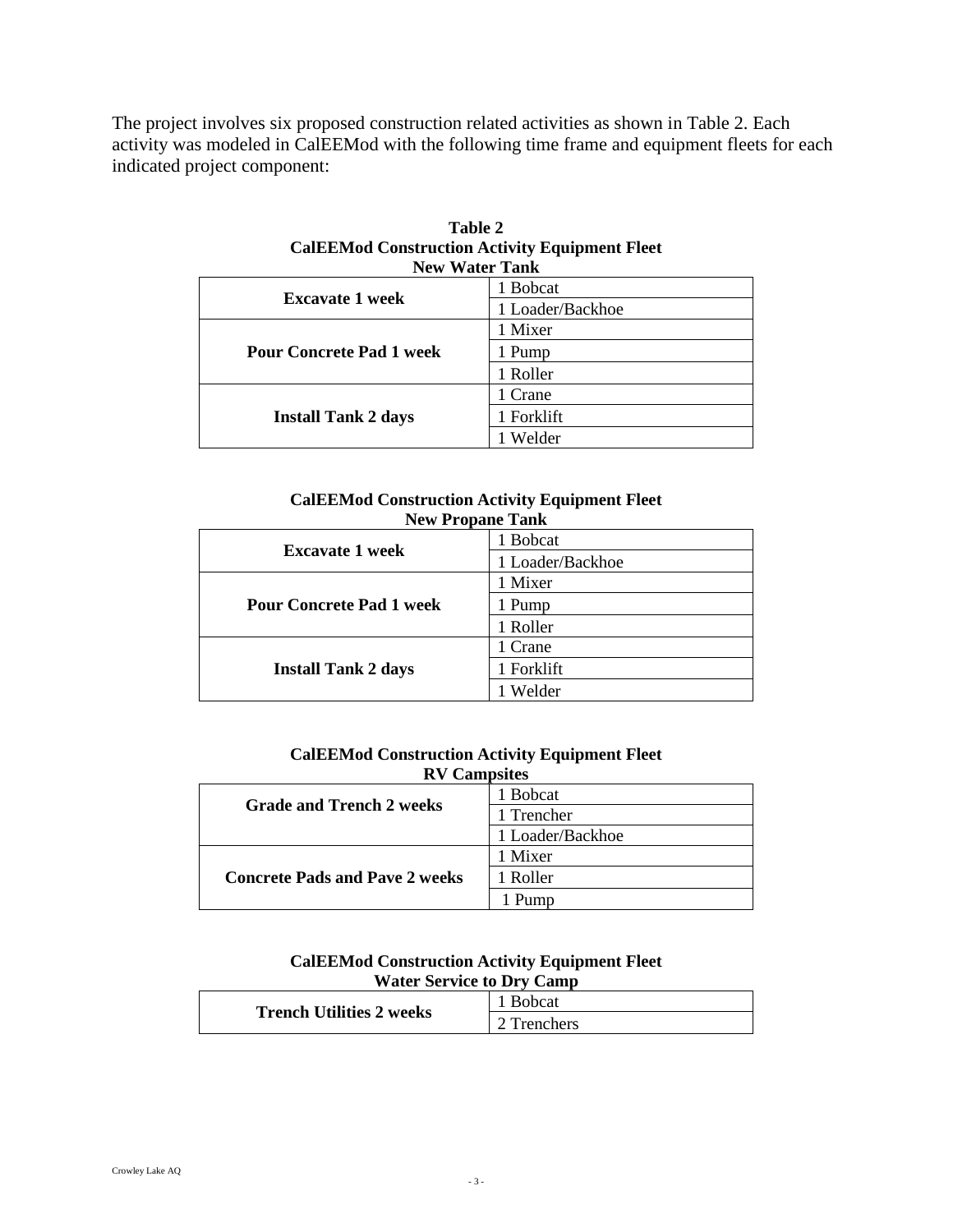| POPULADIE D'AULTOOILIS                  |                  |  |
|-----------------------------------------|------------------|--|
|                                         | <b>B</b> obcat   |  |
| <b>Excavate 1 week</b>                  | 1 Loader/Backhoe |  |
|                                         | 1 Mixer          |  |
| <b>Construct Pad and Install 1 week</b> | 1 Roller         |  |
|                                         | Pump             |  |

**CalEEMod Construction Activity Equipment Fleet Portable Bathrooms**

| <b>Install Septic System</b> |                  |  |
|------------------------------|------------------|--|
| <b>Excavate 3 weeks</b>      | 1 Bobcat         |  |
|                              | 1 Loader/Backhoe |  |
| <b>Install 1 week</b>        | 1 Crane          |  |
|                              | 1 Loader/Backhoe |  |
|                              | 1 Welder         |  |
|                              | 1 Forklift       |  |

**CalEEMod Construction Activity Equipment Fleet** 

Utilizing this equipment fleet and durations shown in Table 2, the following worst case daily construction emissions are calculated by CalEEMod:

| Maximum Daily Emissions (pounds/day) 2018 |     |            |      |                 |              |        |
|-------------------------------------------|-----|------------|------|-----------------|--------------|--------|
| <b>Maximal Construction Emissions</b>     | ROG | <b>NOx</b> | CO   | SO <sub>2</sub> | <b>PM-10</b> | PM-2.5 |
| New Water Tank                            | 1.0 | 8.0        | 5.4  | 0.0             | 5.0          | 2.7    |
| New Propane Tank                          | 1.0 | 8.0        | 5.4  | 0.0             | 5.0          | 2.7    |
| <b>RV</b> Campsites                       | 0.7 | 6.4        | 5.7  | $\Omega$        | 1.5          | 0.9    |
| Water Service to Dry Camp                 | 0.4 | 3.1        | 2.4  | 0.0             | 0.4          | 0.2    |
| Portable Bathrooms                        | 0.1 | 3.4        | 3.6  | 0.0             | 2.2          | 1.2    |
| Septic System                             | 0.8 | 5.7        | 4.5  | 0.0             | 1.0          | 0.6    |
| <b>Total 2018</b>                         | 4.0 | 34.6       | 27.0 | 0.0             | 15.1         | 8.3    |
| <b>Significance Thresholds</b>            | 75  | 100        | 550  | 150             | 150          | 55     |

**Table 3 Construction Activity Emissions Maximum Daily Emissions (pounds/day) 2018**

Peak daily construction activity emissions are estimated to be well below SCAQMD CEQA thresholds without the need for added mitigation even if all activities occurred simultaneously. No additional adjustments were used.

Construction equipment exhaust contains carcinogenic compounds within the diesel exhaust particulates. The toxicity of diesel exhaust is evaluated relative to a 24-hour per day, 365 days per year, 70-year lifetime exposure. Air pollution agencies do not generally require the analysis of construction-related diesel emissions relative to health risk due to the short period for which the majority of diesel exhaust would occur. Health risk analyses are typically assessed over a 9-,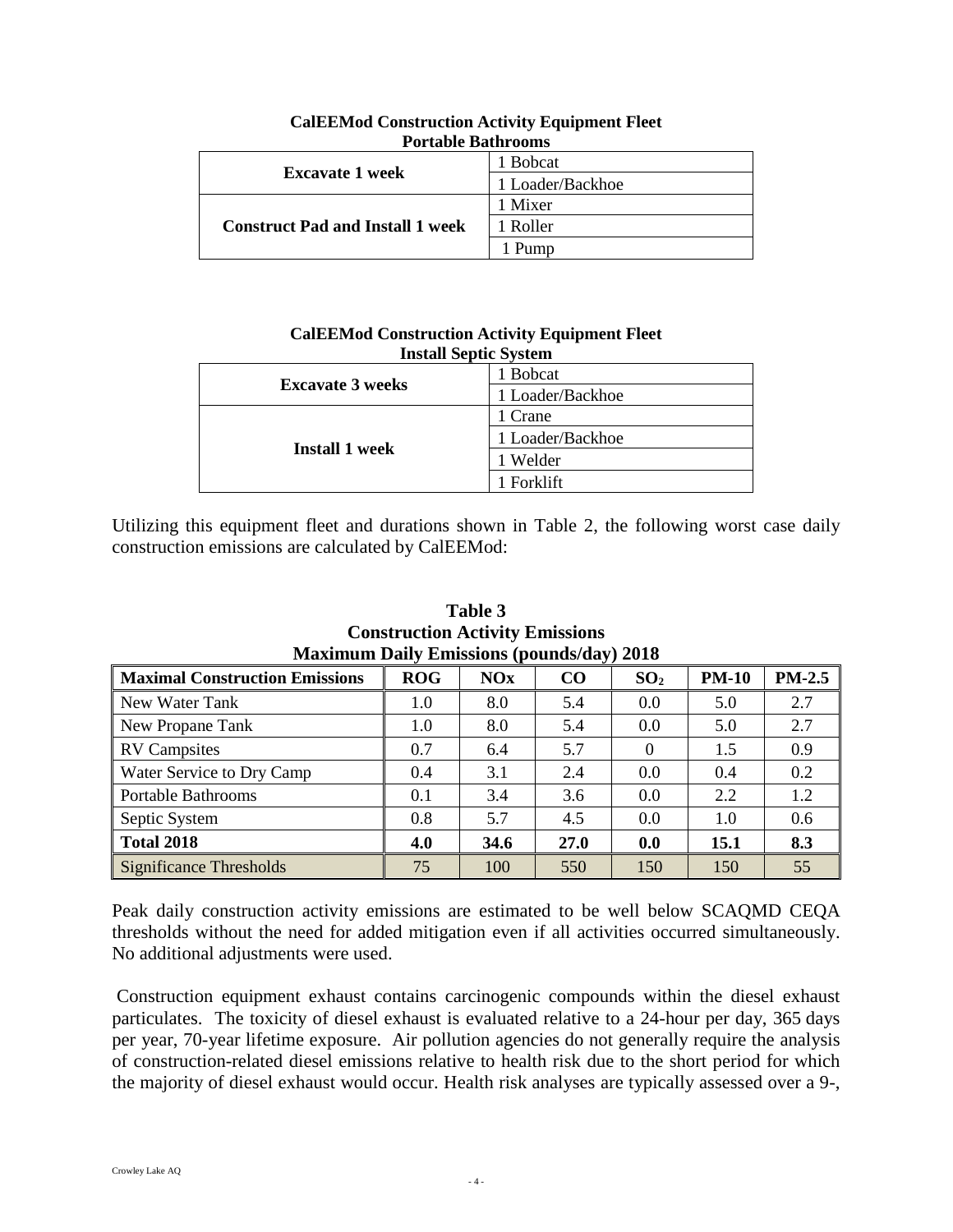30-, or 70-year timeframe and not over a relatively brief construction period due to the lack of health risk associated with such a brief exposure.

## **OPERATIONAL IMPACTS**

Operational emissions are primarily attributed to mobile sources. The increased RV spaces will increase use of electricity and water, but it will be minimal. The Fish Camp staff estimate that peak season (April thru mid-July) would generate about 100 additional trips per day as a result of this project; low season (mid-July thru October) would increase about 30 trips per day as a result of project implementation.

The increased operational trips were associated with the RV uses in the CalEEMod modeling. A one-way distance of 50 miles was used, or 100 miles round trip. The results are provided in Table 4.

| <b>Daily Operational Impacts</b> |                                        |      |                 |              |          |
|----------------------------------|----------------------------------------|------|-----------------|--------------|----------|
|                                  | <b>Operational Emissions (lbs/day)</b> |      |                 |              |          |
| <b>ROG</b>                       | NOx                                    | CΟ   | SO <sub>2</sub> | <b>PM-10</b> | $PM-2.5$ |
| $\mathcal{I}$                    | 12.0                                   | 33.2 | $0.0\,$         | 7 9          | 2.2      |
| 55                               | 55                                     | 550  | 150             | 150          | 55       |
| No                               | N <sub>0</sub>                         | No   | No              | No           | No       |
|                                  |                                        |      |                 |              |          |

| <b>Table 4</b>                   |  |
|----------------------------------|--|
| <b>Daily Operational Impacts</b> |  |

Source: CalEEMod2016.3.1 Output in Appendix

The project would not cause operational emissions to exceed their respective adopted CEQA significance thresholds. Operational emission impacts are judged to be less than significant. No impact mitigation for operational activity emissions is considered necessary to support this finding.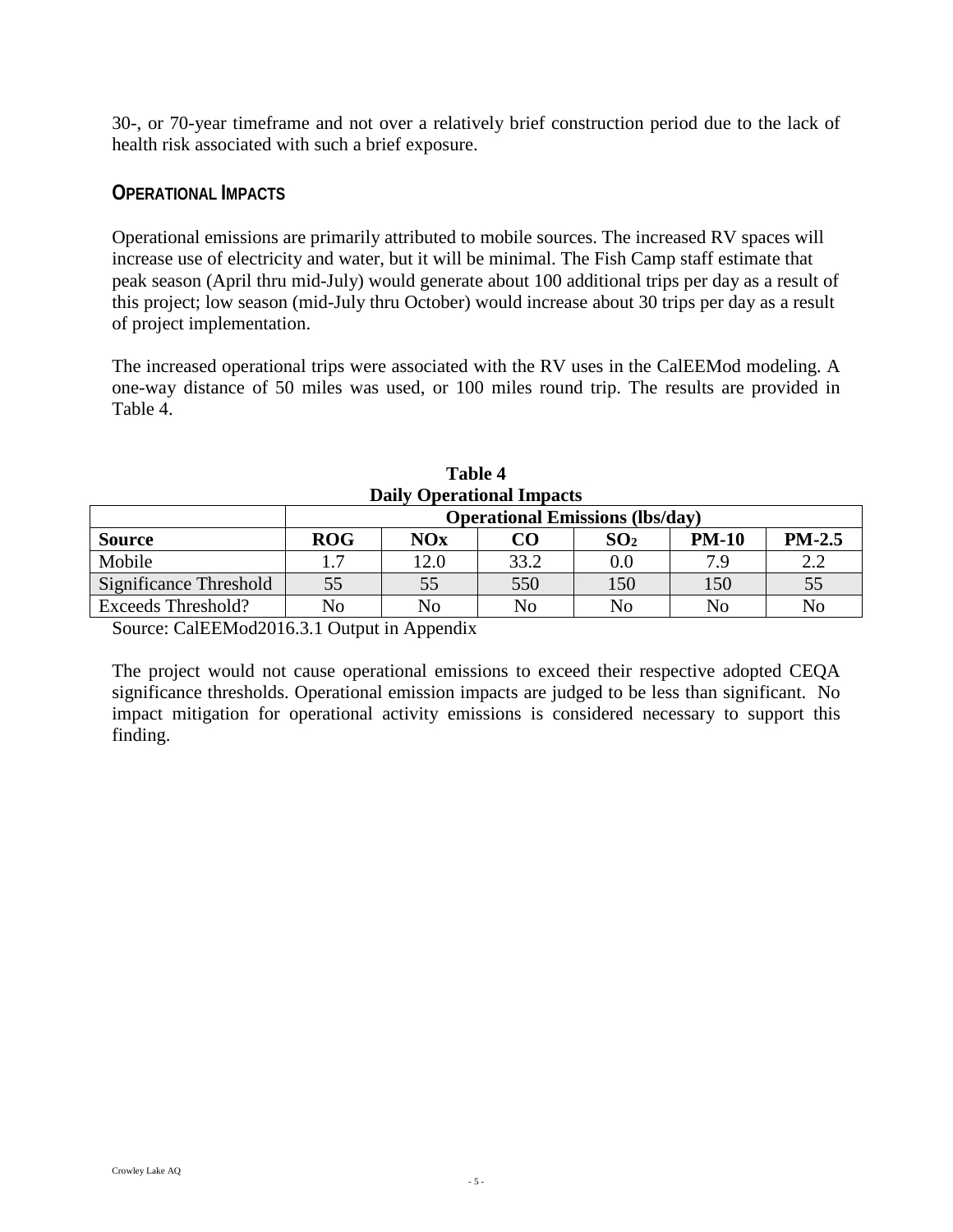## **CONSTRUCTION EMISSIONS MINIMIZATION**

Construction activities are not anticipated to cause dust emissions to exceed the adopted CEQA significance thresholds. Nevertheless, emissions minimization through enhanced dust control measures is recommended. Recommended measures include:

### **Fugitive Dust Control**

- Apply soil stabilizers or moisten inactive areas.
- Prepare a high wind dust control plan.
- Address previously disturbed areas if subsequent construction is delayed.
- Water exposed surfaces as needed to avoid visible dust leaving the construction site (typically 2-3 times/day).
- Cover all stock piles with tarps at the end of each day or as needed.
- Provide water spray during loading and unloading of earthen materials.
- Minimize in-out traffic from construction zone
- Cover all trucks hauling dirt, sand, or loose material and require all trucks to maintain at least two feet of freeboard
- Sweep streets daily if visible soil material is carried out from the construction site

Similarly, ozone precursor emissions (ROG and NOx) are calculated to be below adopted CEQA thresholds. However, because of the regional non-attainment for photochemical smog, the use of reasonably available control measures for diesel exhaust is recommended. Combustion emissions control options include:

### **Exhaust Emissions Control**

- Utilize well-tuned off-road construction equipment.
- Establish a preference for contractors using Tier 3 or better heavy equipment.
- Enforce 5-minute idling limits for both on-road trucks and off-road equipment.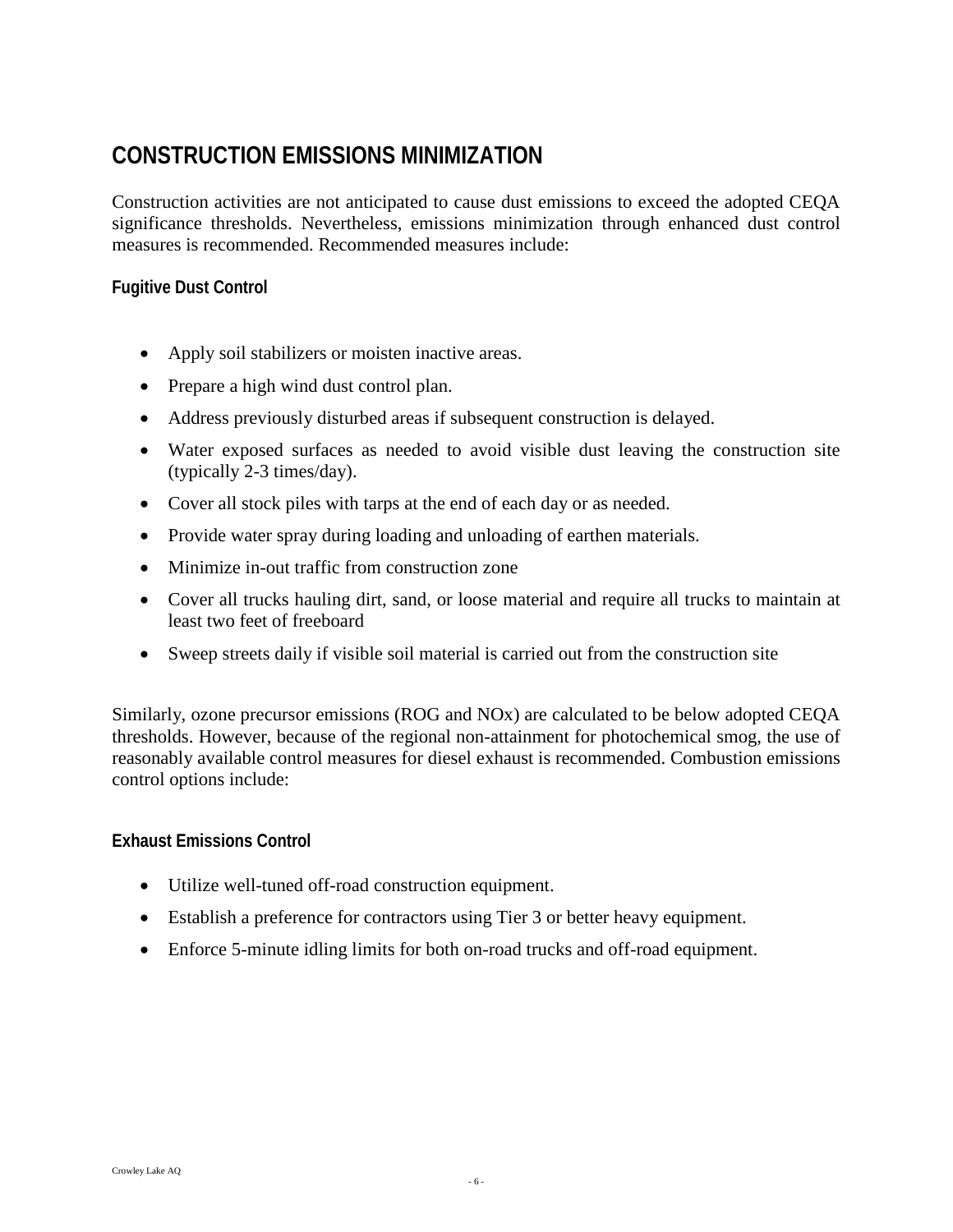## **GREENHOUSE GAS EMISSIONS**

## **THRESHOLDS OF SIGNIFICANCE**

The GBUAPCD has no thresholds for GHG emissions. However, if the lead agency does not have sufficient expertise in evaluating GHG impacts, it may rely on thresholds adopted by an agency with greater expertise.

On December 5, 2008 the SCAQMD Governing Board adopted an Interim quantitative GHG Significance Threshold for industrial projects where the SCAQMD is the lead agency (e.g., stationary source permit projects, rules, plans, etc.) of  $10,000$  Metric Tons (MT)  $CO<sub>2</sub>$ equivalent/year. In September 2010, the SCAQMD CEQA Significance Thresholds GHG Working Group released revisions which recommended a threshold of 3,000 MT CO<sub>2</sub>e for all land use projects. This 3,000 MT/year recommendation has been used as a guideline for this analysis. In the absence of an adopted numerical threshold of significance, project related GHG emissions in excess of the guideline level are presumed to trigger a requirement for enhanced GHG reduction at the project level.

### **Construction Activity GHG Emissions**

The project is assumed to be built in less than one year. As a worst case, all construction was assumed to occur within the same calendar year. During project construction, the CalEEMod2016.3.1 computer model predicts that the construction activities will generate the annual  $CO<sub>2</sub>e$  emissions identified in Table 5.

| 2018 Construction Emissions (Metric Tons CO2e) |                   |  |  |
|------------------------------------------------|-------------------|--|--|
|                                                | CO <sub>2</sub> e |  |  |
| New Water Tank                                 | <b>3.8</b>        |  |  |
| New Propane Tank                               | 3.8               |  |  |
| <b>RV</b> Campsites                            | 7.0               |  |  |
| Water Service to Dry Camp                      | 1.5               |  |  |
| <b>Portable Bathrooms</b>                      | 2.1               |  |  |
| Septic System                                  | 5.9               |  |  |
| <b>Total 2018</b>                              | 24.1              |  |  |

| Table 5                                                     |
|-------------------------------------------------------------|
| 2018 Construction Emissions (Metric Tons CO <sub>2</sub> e) |

CalEEMod Output provided in appendix

Air quality agencies typically recommend that construction activity GHG emissions be amortized over the useful life of a project. Assuming a 30-year life for the proposed improvements, the annual average GHG emissions would be less than 1.0 MT/year. Such emissions would have a less-than-significant local, national or global GHG emissions impact.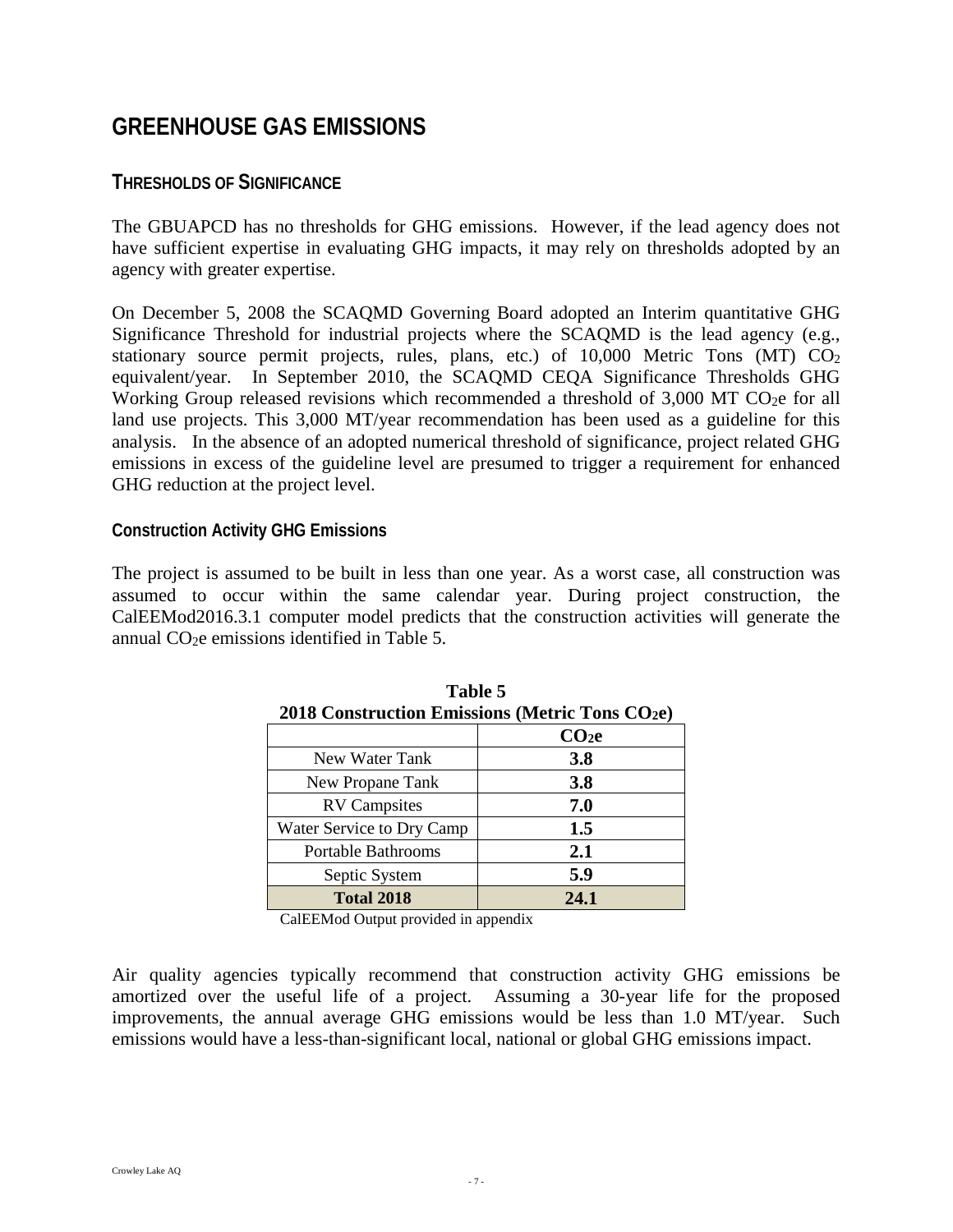## **Project Operational GHG Emissions**

The total operational and annualized operational and construction emissions for the proposed project are identified in Table 6.

| Table 6<br><b>Annual Operational Emissions</b> |              |  |
|------------------------------------------------|--------------|--|
| <b>Consumption Source</b>                      | MT(CO2e)     |  |
| <b>Mobile Source</b>                           | 820.4        |  |
| <b>Annualized Construction</b>                 | 0.8          |  |
| <b>Total</b>                                   | 821.2        |  |
| Guideline Threshold                            | 3,000        |  |
| Exceeds Threshold?                             | $N_{\Omega}$ |  |

Total project GHG emissions would be substantially below the proposed significance threshold of 3,000 MT suggested by the SCAQMD. Hence, the project would not result in generation of a significant level of greenhouse gases.